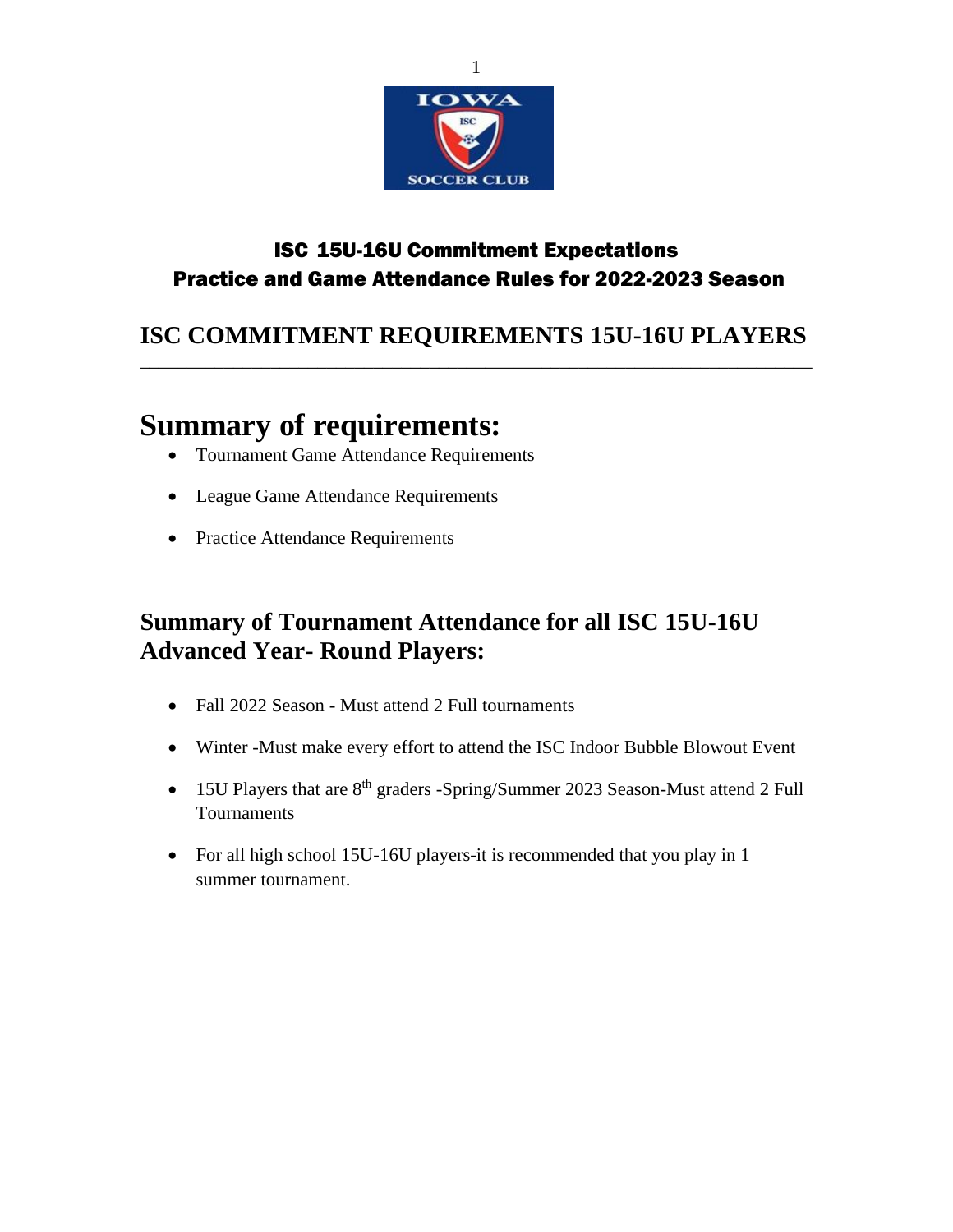### **FREQUENTLY ASKED QUESTIONS REGARDING TOURNAMENTS:**

### **What happens if a player does not meet the tournament commitment requirement for the Fall 2022 season?**

If your ISC soccer player does not attend two full tournaments in the Fall 2022 season, they will not be allowed to register for the FIRST SESSION OF THE ISC INDOOR LEAGUE for their age group.

### **What happens if a player does not meet the tournament commitment requirement for the Spring 2023 season? (Only applies to the 15U players that are 8th graders.)**

If your ISC soccer player does not attend two full tournaments in the Spring 2023 season, they will not be allowed to register for the FIRST SESSION OF THE ISC INDOOR LEAGUE for their age group during the following seasonal year.

### **What happens if a player is unable to meet the tournament commitment in both the fall and spring season during the same seasonal year? (This only applies to 15U players that are 8th graders.)**

If a player does not meet the expectations for tournaments in both the fall and spring season of the same year, the player would not be offered a roster position with the ISC for the following year.

### **Summary for League Game Requirements for All ISC 15U-16U Year- Round Players:**

- Fall 2022 Season Must attend 55% of all Fall League Games.
- Winter All Advanced Year-Round Players must register for 1 of the 2 sessions of the ISC Indoor leagues. Session options are the November-December option or the January-March option. The leagues are set up so that for each session the kids play 8-10 indoor games. All indoor games are played in the HTRC in Iowa City and games are usually held on Friday, Saturday, and Sundays. Players must attend 55% of all indoor league games.
- 15U players that are  $8<sup>th</sup>$  Graders-Spring/Summer -Must attend 55% all Spring League Games.

(Please note that if an outdoor game is rained out and you committed your child to playing in that game, that commitment is counted toward your 55% requirement.)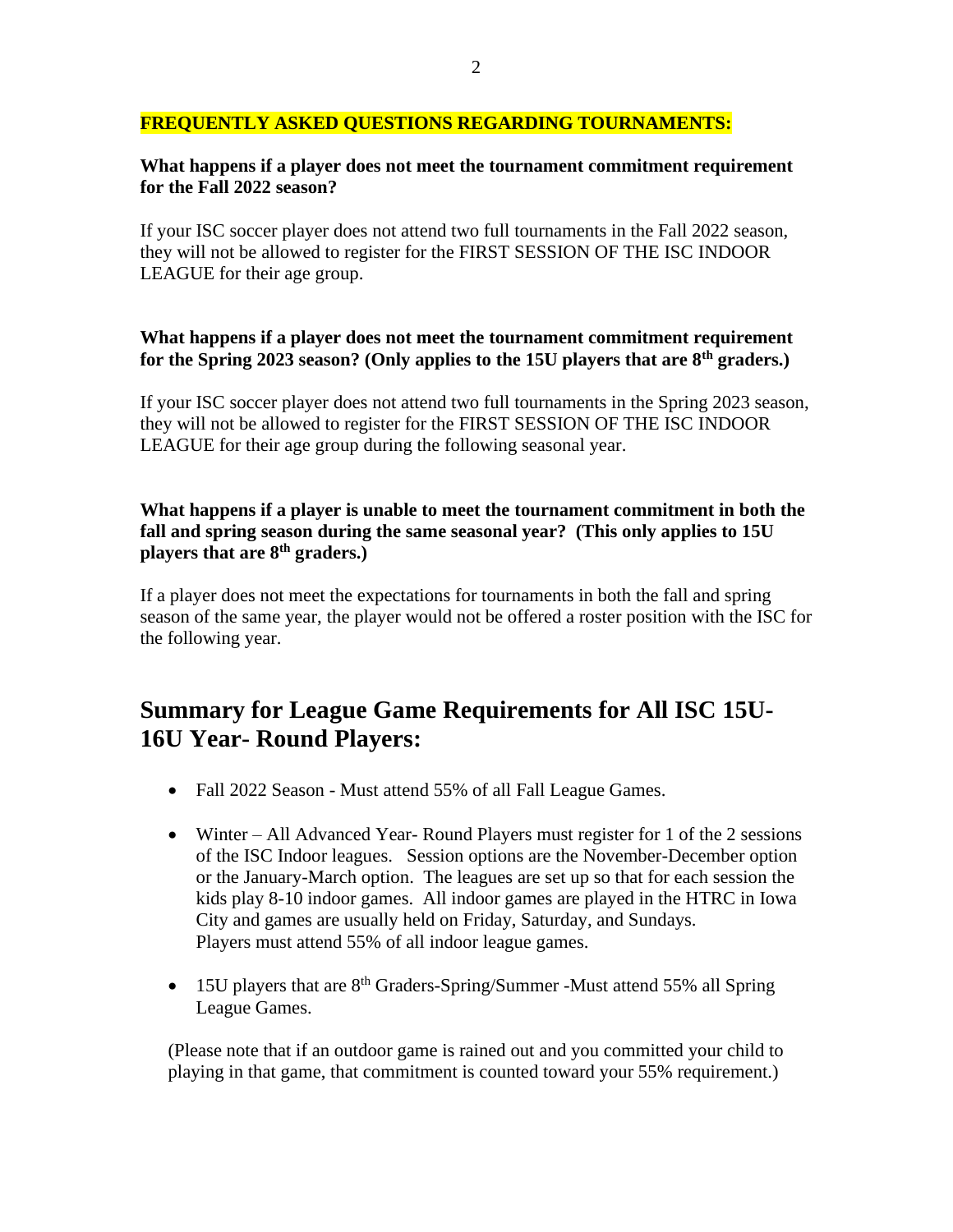### **FREQUENTLY ASKED QUESTIONS:**

### **What happens if a player does not meet the league game commitment requirement for the Fall 2022 season?**

If your ISC soccer player does not attend at least 55% of the league games for their assigned team during the Fall 2022 season, they will not be allowed to register for the FIRST SESSION OF THE ISC INDOOR LEAGUE for their age group.

### **What happens if a player does not meet the league game commitment requirement for the Spring 2023 season? (This only applies to 15U players that are 8 th graders.)**

If your child does not attend at least 55% of the league games for their assigned team during the Spring 2023 season, they would not be allowed to register for the FIRST SESSION OF THE ISC INDOOR LEAGUE for their age group during the following seasonal year.

### **What happens if a player is unable to meet the league game commitment in both the fall and spring season during the same seasonal year? (This only applies to 15U players that are 8th graders.)**

If a player does not meet the expectations for league attendance in both the fall and spring season of the same year, the player would not be offered a roster position with the ISC for the following year.

**\_\_\_\_\_\_\_\_\_\_\_\_\_\_\_\_\_\_\_\_\_\_\_\_\_\_\_\_\_\_\_\_\_\_\_\_\_\_\_\_\_\_\_\_\_\_\_\_\_\_\_\_\_\_\_\_\_\_\_\_\_\_\_\_\_\_\_\_\_\_\_\_**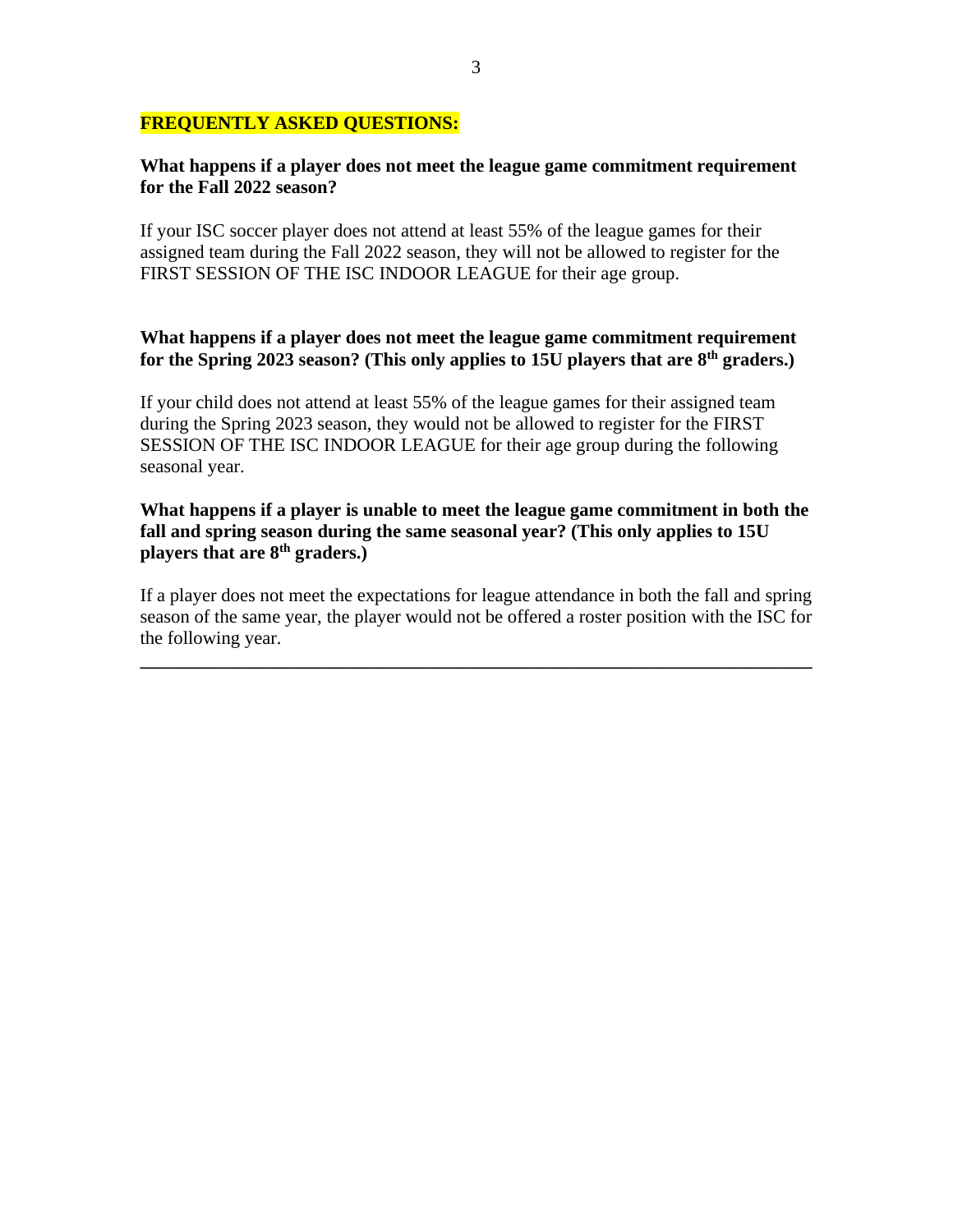### **Practice Requirements for the 2022-2023 Season:**

### **All Rules Below apply to both our "A" and "B" players on each roster.**

Practices for all 15U-16U teams will start at the beginning of August on August 1, 2022, but practice attendance rules will not take effect until the week of August 22, 2022.

Please note that during the practice periods listed below, there are 3 weeks that practices will not be required. Those weeks are the week of Thanksgiving break and during the two weeks of winter break. All teams at this age are offered 80 practices in the soccer year.

### **SUMMARY OF PRACTICE REQUIREMENTS**

- August 22, 2022-December 2, 2022 : 2 Times Per week required
- December 5, 2022-March 10, 2023: 1 time Per week required

For the 15U players that are  $8<sup>th</sup>$  graders, they will also have spring practice requirements:

• April 10, 2023-May 26, 2023: 2 Times Per week Required

Practices may be offered in June and July but there are no practice requirements during June and July.

#### **Frequently Asked Questions for Practice Attendance?**

• What happens if the 15U-16U player does not meet their weekly practice obligations?

In order to be eligible to play in games, the 15U-16U player must attend their required practices per week. If they are not able to participate fully in the required practices during a given week, the player will not be allowed to play in any game scheduled on the weekend.

• What happens if the player does not meet practice requirements due to illness or injury?

If a player is sick or injured and that prevents the player from meeting their weekly practice obligation, they are ineligible to play in the games for the entire weekend. The exception to this rule is if the head coach of the team makes the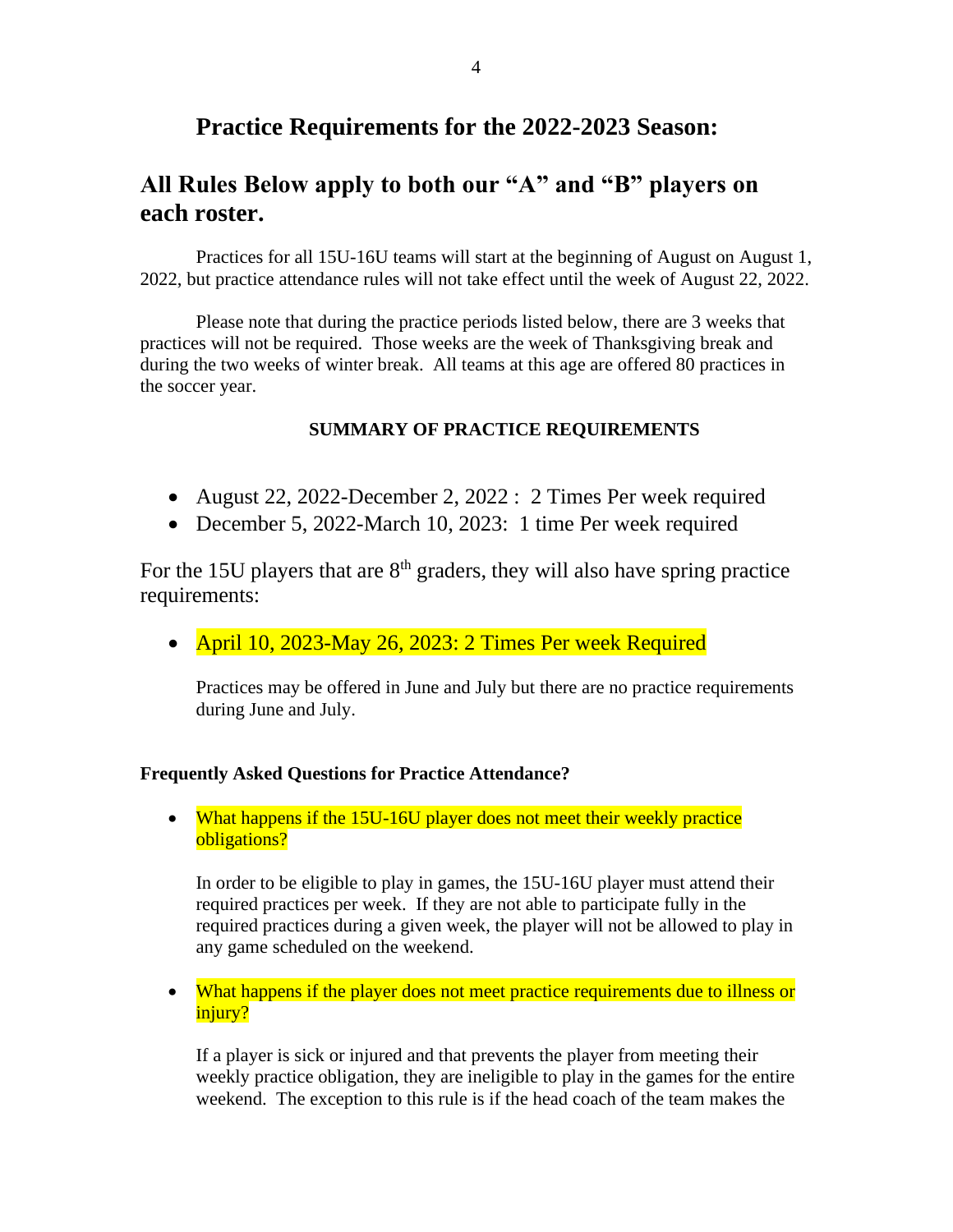decision to sit out a player the week prior to state cup, regionals, or a college search tournament to give the player more rest for these events.

• Can the 15U-16U player attend other ISC team practices or optional practices such as "super skills" to meet their weekly practice obligations?

Yes. The ISC needs to provide flexibility for our athletes to give them opportunities to participate in the other activities that are important to them. Therefore, we allow 15U-16U players to attend other team practices or other optional practices such as "super skills" to meet their practice obligations. Players can attend a team practice that is 1 age group older to meet their practice obligation. In some circumstances, a player could attend practices with a younger team. With this said, 15U-16U players should put a priority on team practices as often as possible and players must communicate effectively with their team coach.

• Does the 15U-16U player need to meet their weekly practice obligations even during weeks when there are no scheduled games on the weekend?

Yes. If players do not meet their practice obligation during the week preceding a weekend without a game, they will not be eligible to play in the games for the following weekend.

The only exception to this rule would be in the case of the  $9<sup>th</sup>$  grade 15U players that are also playing high school soccer and playing club games on the weekends with their  $8<sup>th</sup>$  grade 15U teammates. The  $9<sup>th</sup>$  grade 15U kids are practicing with their high school so they are allowed to play 15U games in the spring with the team without making ISC practices. Most 9<sup>th</sup> graders do not have the time to play both high school and club at the same time and some high school athletic directors don't allow it, but in the case that some kids want to do both, they would not need to make our practice requirement.

• Does the practice rule apply during weeks when kids play in the ISC Indoor leagues?

Yes. If players do not participate fully and meet their weekly practice obligations during the indoor season, they are not eligible to play in our indoor league games.

• What happens if a practice is rained out or cancelled?

If the practice is cancelled, all players on the team can count that practice as if they attended. However, if the practice is moved indoors at a time reasonably close to the normal scheduled time for the practice, the practice is not considered cancelled. This means that players are responsible to check the practice updates and always have indoor and outdoor shoes available.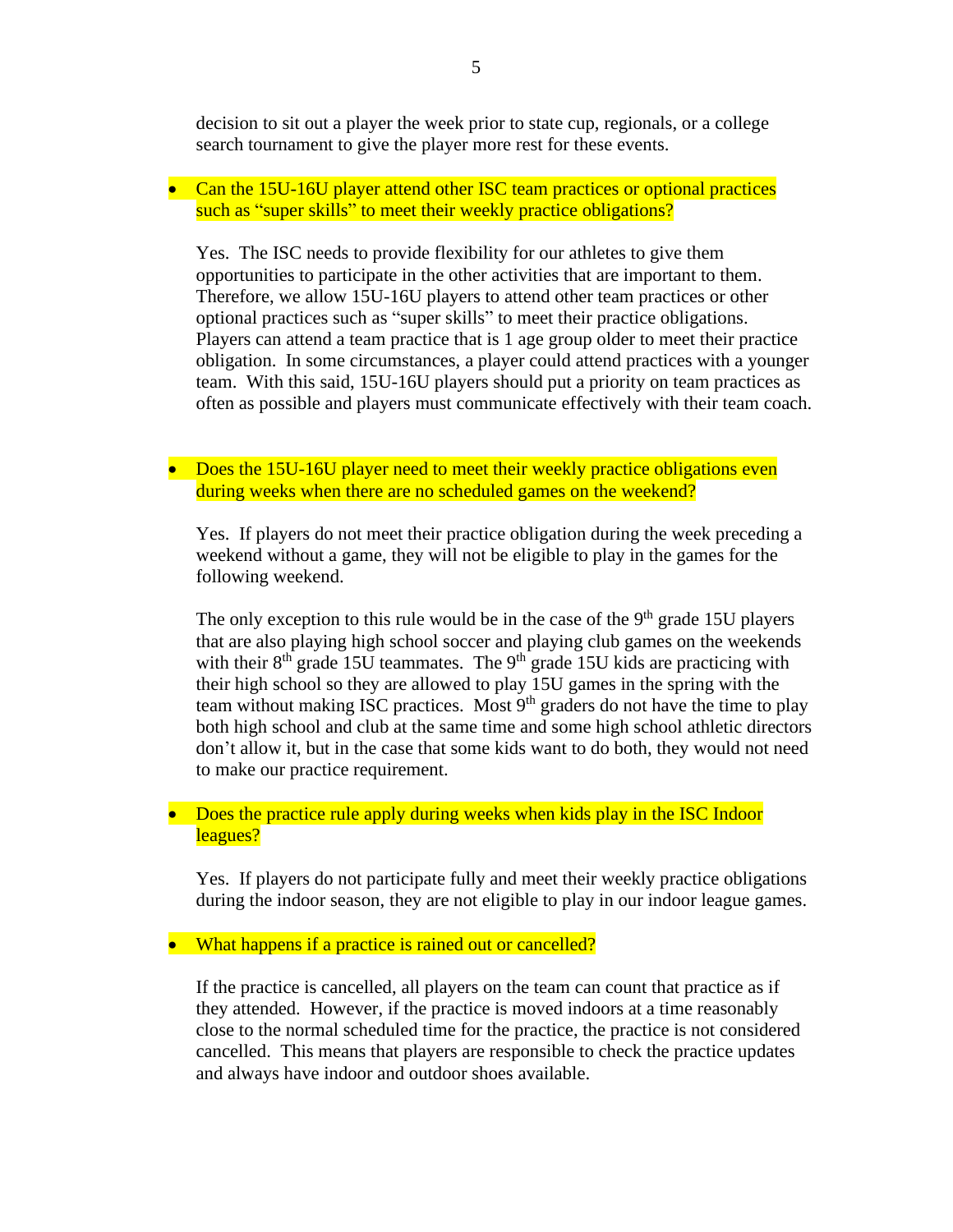### • How is the practice rule enforced?

.

Players are expected to self-report to the head coach via email and they must also copy the Director of Coaching on the email to notify the coaches that the weekly practice obligation was not met. If a player does not self report to both their head coach and the Director of coaching via-mail by 10:00 pm on the Thursday night prior to the weekend games, the player will be suspended from all matches for 2 weeks. If this happens a  $3<sup>rd</sup>$  time during the same soccer year from August 1-July 31, the player will be removed from the ISC roster.

• What happens if a player misses multiple weeks due to injury?

Players that miss multiple weeks due to injury will NOT need to make up missed practices. The player that is returning from an injury must meet their practice obligations during the week preceding the match that they want to play in, but they will not need to make up missed practices from previous weeks. It is not in the best long-term health interest of an athlete that was injured to try and make up missed practices.

• Does the club offer make ups as an option during the next week after a player missed a practice? In other words, can a player request to do 3 practices the next week to make up for 1 missed practice during a given week?

NO. For those players that do not have an injury and miss a practice during a week preceding a weekend without games, we do not allow for a provision for players to make up those practices in the following week in order to be eligible to play in matches.

**\_\_\_\_\_\_\_\_\_\_\_\_\_\_\_\_\_\_\_\_\_\_\_\_\_\_\_\_\_\_\_\_\_\_\_\_\_\_\_\_\_\_\_\_\_\_\_\_\_\_\_\_\_\_\_\_\_\_\_\_\_\_\_\_\_\_\_\_\_\_\_**